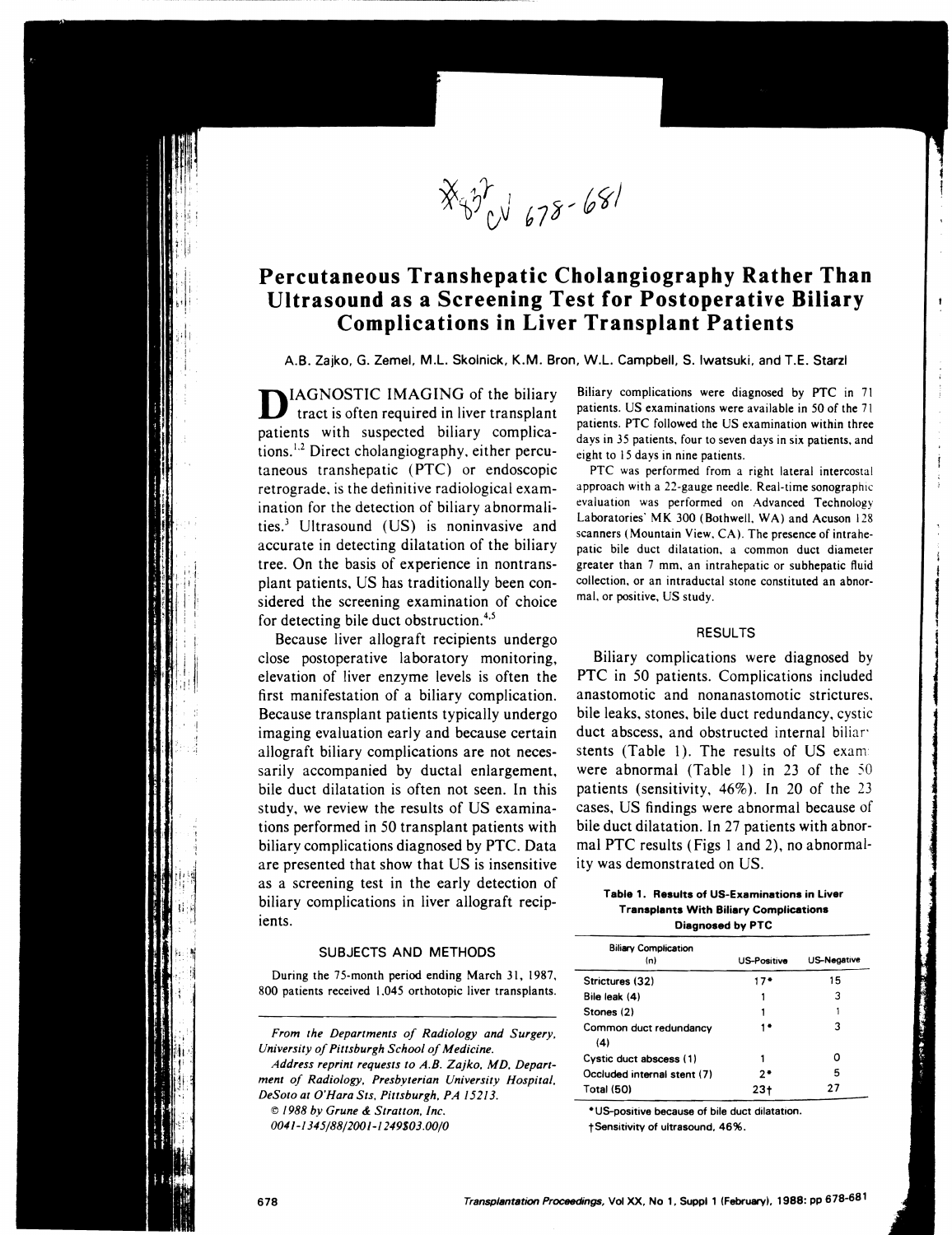PTC IN LIVER TRANSPLANT PATIENTS

# $\Gamma$ han iary

ŧ

響

羲

鬆

#### arzl

 $C$  in  $71$ of the 71 hin three ents, and

itercost. tograph chnology :uson 128 f intrahediameter vatic fluid in abnor-

 $s$ sed by ncluded rictures. v. cystic | bilic  $5$  exar the  $\geq$ the  $23$ cause of h abnornormal-

Liver ۱Ś

| 5-Negative |
|------------|
| 15         |
| З          |
|            |
| 3          |
|            |
| 0          |
| 5          |
| 27         |
|            |

Fig 1. Transhepatic cholangiogram performed because of elevated liver enzyme levels demonstrates an irrequiar stricture of the allograft common hepatic duct (arrows) with a nondilated biliary tree. A US study was normal; the hepatic artery was patent by pulsed Doppler examination. The etiology of the stricture was unknown.

### **DISCUSSION**

Biliary tract evaluation is often required in liver transplant patients with an abnormal postoperative course. Clinical manifestations of biliary complications in these patients may be nonspecific and include acute cholangitis, fever, septicemia, and elevation of liver enzyme levels.<sup>6</sup> In the nontransplant patient, earlier studies have shown that US is sensitive in detecting bile duct dilatation and therefore is a useful screening test for biliary obstruction.<sup>4,5</sup> However, US may fail to demonstrate dilated ducts because of biliary sludge, obscuration by bowel gas, and technically inadequate scans.<sup>3</sup> Also, in 9% of nontransplants with obstructive jaundice, bile duct dilatation is absent.<sup>7</sup> We have demonstrated that in liver transplant patients US has a much higher false-negative rate for detecting biliary complications, especially obstruction.

In screening liver transplants for biliary



complications, there are several reasons for the low sensitivity of US. Early detection of elevated liver enzyme levels permits the cholangiographic diagnosis of biliary strictures that have not been present for sufficient time to cause bile duct dilatation (Fig 1). This finding has been reported in nontransplant patients as well.<sup>7,8</sup>

Partial biliary obstruction, as seen with occluded internal biliary stents and some bile duct strictures, may not result in bile duct dilatation, thus leading to a negative US result. Sludge and bile encrustation that can narrow or occlude internal biliary stents cannot be seen with US. On US, internal biliary stents also cause acoustic shadowing, which does not permit evaluation of the stent lumen or common duct caliber. To diagnose stent occlusion, a common cause of biliary obstruction after Roux-en-Y choledochojejunostomy,<sup>6</sup> PTC is therefore required.

679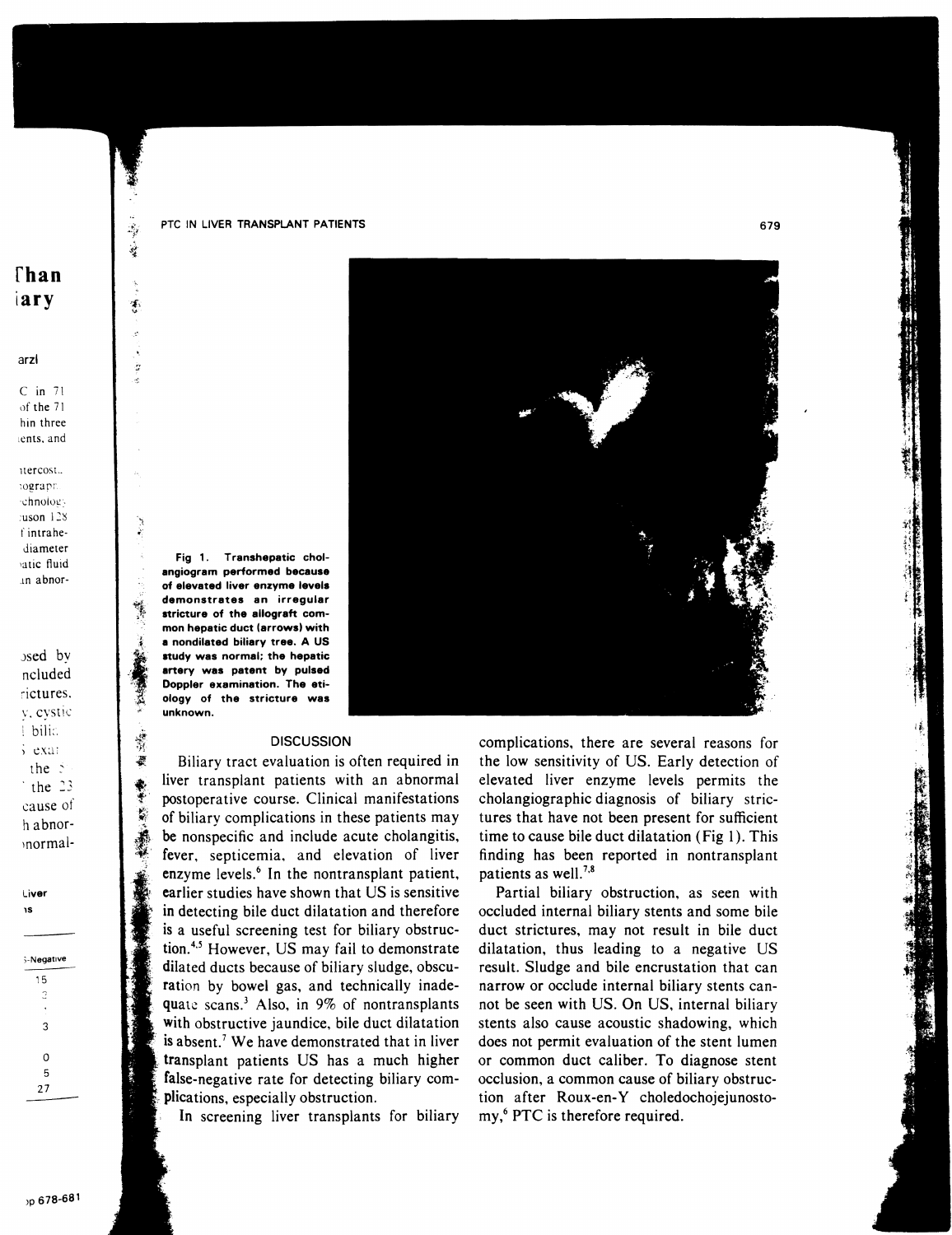

680

Direct contrast opacification of the common duct is also usually necessary to demonstrate extrahepatic duct redundancy because bile duct dilatation may be absent. In addition, not only may it be impossible for US to demonstrate the common duct along its entire course, but the more distal duct can also be obscured by an overlying gas-filled bowel.

At our institution, if direct opacification of the biliary tree is required, PTC rather than endoscopic retrograde cholangiography is the preferred method for two reasons. First, many transplant patients undergo biliary recon-

Fig 2. Transhepatic cholangiogram performed because of fever demonstrates contrast extravasation from the distal common duct into the peritoneal cavity (arrows). The biliary tree is normal in size. On US, such bile leaks may mimic postoperative ascites.

struction by choledochojejunostomy in Rouxen-Y. In these patients, the only access to evaluate the biliary tree is a percutaneous transhepatic one. Second, if biliary obstruction is diagnosed by PTC, the preferred initial method of treatment is transhepatic catheter drainage. This procedure is a direct extension of transhepatic cholangiography.

Bile leaks after liver transplantation can result in a contained biloma that may be detectable by US. However, a biloma cannot be distinguished from other fluid collections such as loculated ascites, which occurs fre-

ZAJKO ET A: